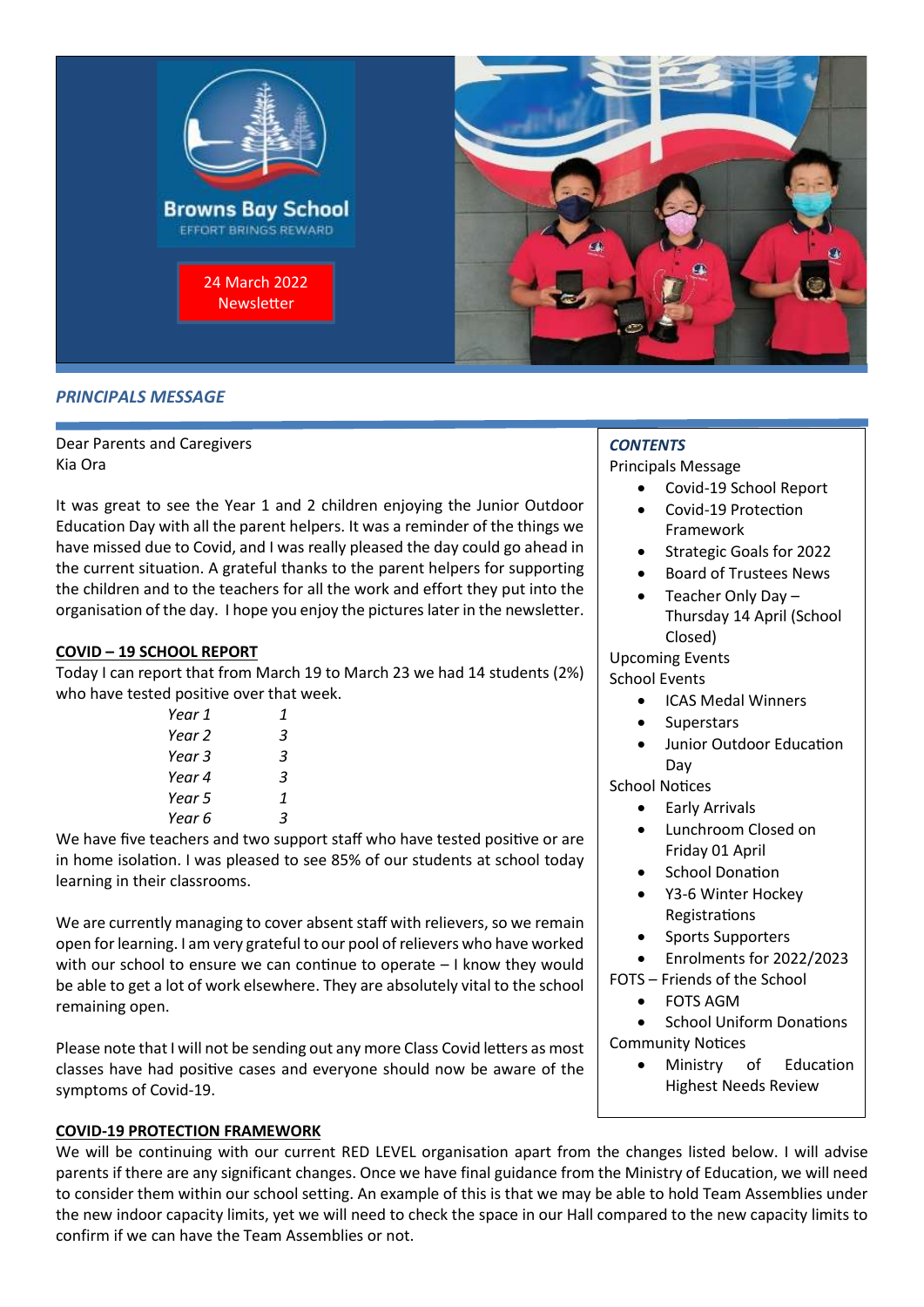Please note there is no change to masks in education settings from the existing RED LEVEL setting. Medical-grade masks must be worn by staff working indoors with children and young people in Years 4-13.

# **CHANGES TO COVID-19 RESTRICTIONS**

# **From Friday 25 March 11.59pm**

• Masks will not be required outdoors for all New Zealanders, **including in school settings.**

# **From Monday 04 April 11.59pm**

- Removal of vaccination mandates for education workers.
- There is no requirement to display QR code posters or have other processes, other than your regular processes, to support people to check-in.

# **STRATEGIC GOALS FOR 2022**

1. Our Vision

PEILDING LEADERS AND LEARNERS

The Charter focuses on achieving Our Vision of **Building Leaders and Learners.**

The Strategic Plan is in its final year of a four – year cycle. This year the Board of Trustees will be consulting with the Community on the direction of the school for the next three years. The Board will be ensuring the new Plan meets the National Education and Learning Priorities (NELP) that set out the Government's priorities for education to ensure the success and wellbeing of all learners. They are statutory documents issued under the Education and Training Act 2020 that direct government and education sector activities towards the actions that will make the biggest difference and ensuring that we are able to strengthen the education system to deliver successful outcomes for all learners.

This year one of our curriculum goals will focus on Recovery Learning to support our students so their learning is accelerated (where needed) to fill in any "unfinished learning" from the past year.

We are delighted our Year 5 and 6 Teams are able to continue working with Jo

Robson, Senior Consultant and Expert Partner. Jo will be working with these teachers on the latest ideas around teaching collaboratively in preparation for moving into our new classroom block in the middle of the year.

# **BOARD OF TRUSTEES NEWS**

The Board of Trustees have decided to select a school community member to complete Daniel Smith's remaining term of office until the Board Elections in September this year. To begin this process the Board is required to publish the Notice. Please note the deadline is tomorrow.

# **Casual vacancy for a parent representative**

A casual vacancy has occurred on the school board for an elected parent representative. The board has decided to fill the vacancy by selection. If 10% or more of eligible voters on the school roll ask the board, within 28 days of this notice being published, to hold a by-election to fill the vacancy, then a by-election will be held. Request for a by-election should be sent to Stacey Strang bbs@brownsbay.school.nz before 25 March 2022

This year is an election year for Board members and if you are interested in becoming a Board member, the NZSTA [website](https://www.schoolboardelections.org.nz/becoming-a-board-member/) has a lot of good information for interested people.

# **TEACHER ONLY DAY – THURSDAY 14 APRIL (SCHOOL CLOSED)**

The Board of Trustees have approved this day as a Teacher Only Day for professional development as part of the Government Accord. This means the school will be closed for instruction on the Thursday and children are not to come to school. All teaching staff will be engaged in professional development. This is the day before the Easter weekend and will be the start of the Term Break.



The final Teacher Only Day will be in Term 2 on THURSDAY 23 June (this is the day before Matariki Holiday).

Peter Mulcahy PRINCIPAL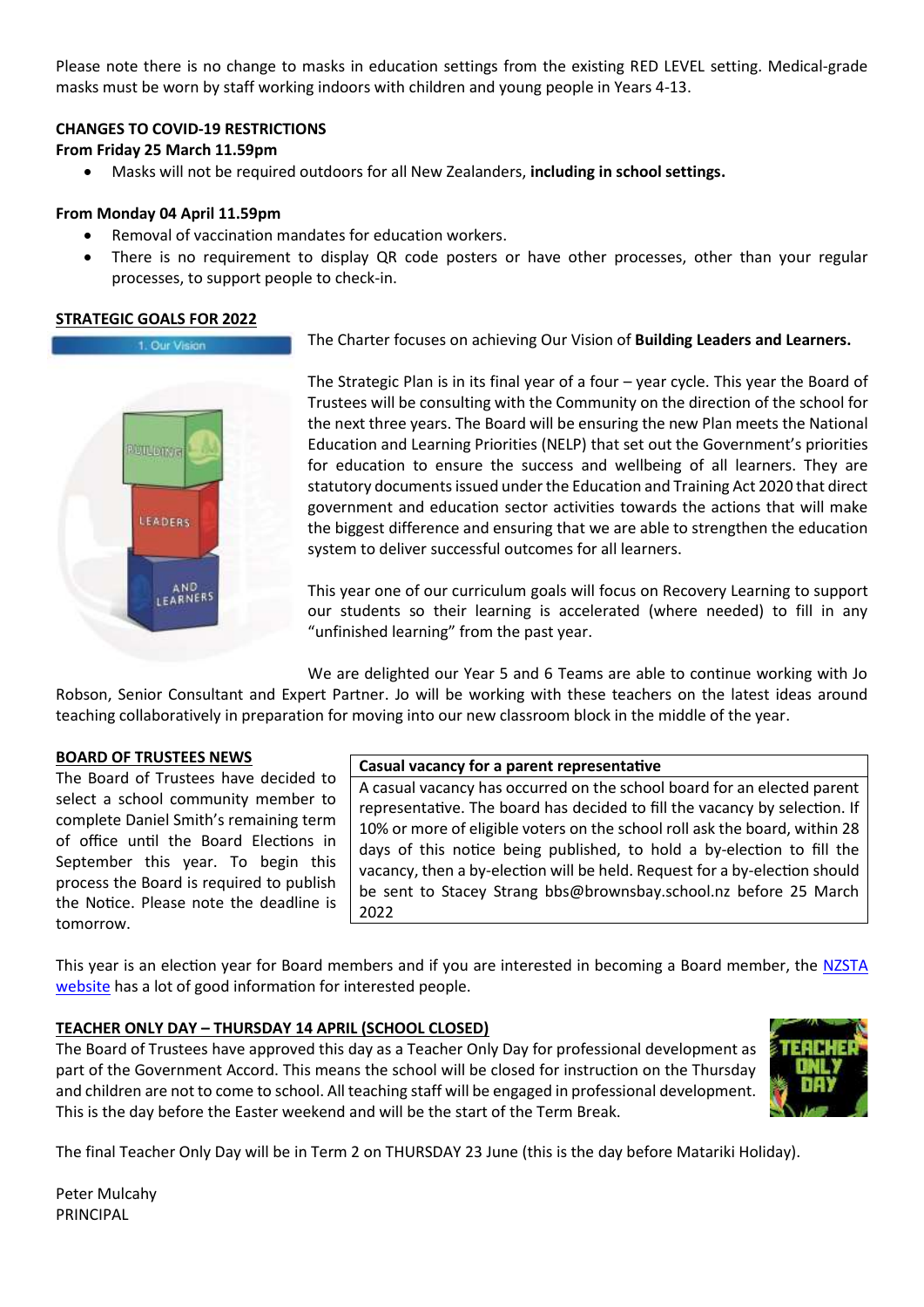# *UPCOMING EVENTS*

A full schedule of events for Term 1 and Term 2 2022 is available on our school website calendar with the most current events included in each newsletter.

| Thursday 24 March - BOT Meeting - 6.30pm - Zoom                                      | Monday 28 March - Rm 12 opens                                                        |
|--------------------------------------------------------------------------------------|--------------------------------------------------------------------------------------|
| Wednesday 30 March - Level 5 Waterwise                                               | Wednesday 06 April - Level 5 Waterwise                                               |
| Wednesday 06 April - FOTS AGM - 7pm - Staffroom                                      | Wednesday 13 April - Level 5 Waterwise                                               |
| Wednesday 13 April - Last day of Term 1                                              | Thursday 14 April - Teacher Only Day (school closed)                                 |
| Monday 02 May - Term 2 Starts                                                        | Monday 09 May -Tuesday 10 May - Y4 Outdoor<br>Education Programme - MERC - Rms 31/32 |
| Monday 16 May -Tuesday 17 May - Y4 Outdoor<br>Education Programme - MERC - Rms 30/33 | Thursday 23 June - Teacher Only Day (school closed)                                  |

# *SCHOOL EVENTS*

# **ICAS MEDAL WINNERS**



As mentioned in the last newsletter, three of our very talented Year 5 and 6 students won medals in last year's ICAS exams. A Distinction award means they have scored higher than 90% of their peers and a High Distinction means they have scored higher than 99% of their peers. However, the medals are only awarded to those children who score every question correct – a total of 100%. Last week Jonathan, Olivia and Blair were awarded their medals and the Achievement Cup. Huge congratulations to them all.

JONATHAN Year 5 in 2021 - ICAS Medal Winner for MATHEMATICS. OLIVIA Year 4 in 2021 - ICAS Medal Winner for SCIENCE. BLAIR Year 4 in 2021 - ICAS Medal Winner for SCIENCE.



#### **SUPERSTAR**



Niamh from Rm 26 received the Service to School award in the last prize giving but missed out on her photo being in the last newsletter. Here she is with her certificate and award. Well done!

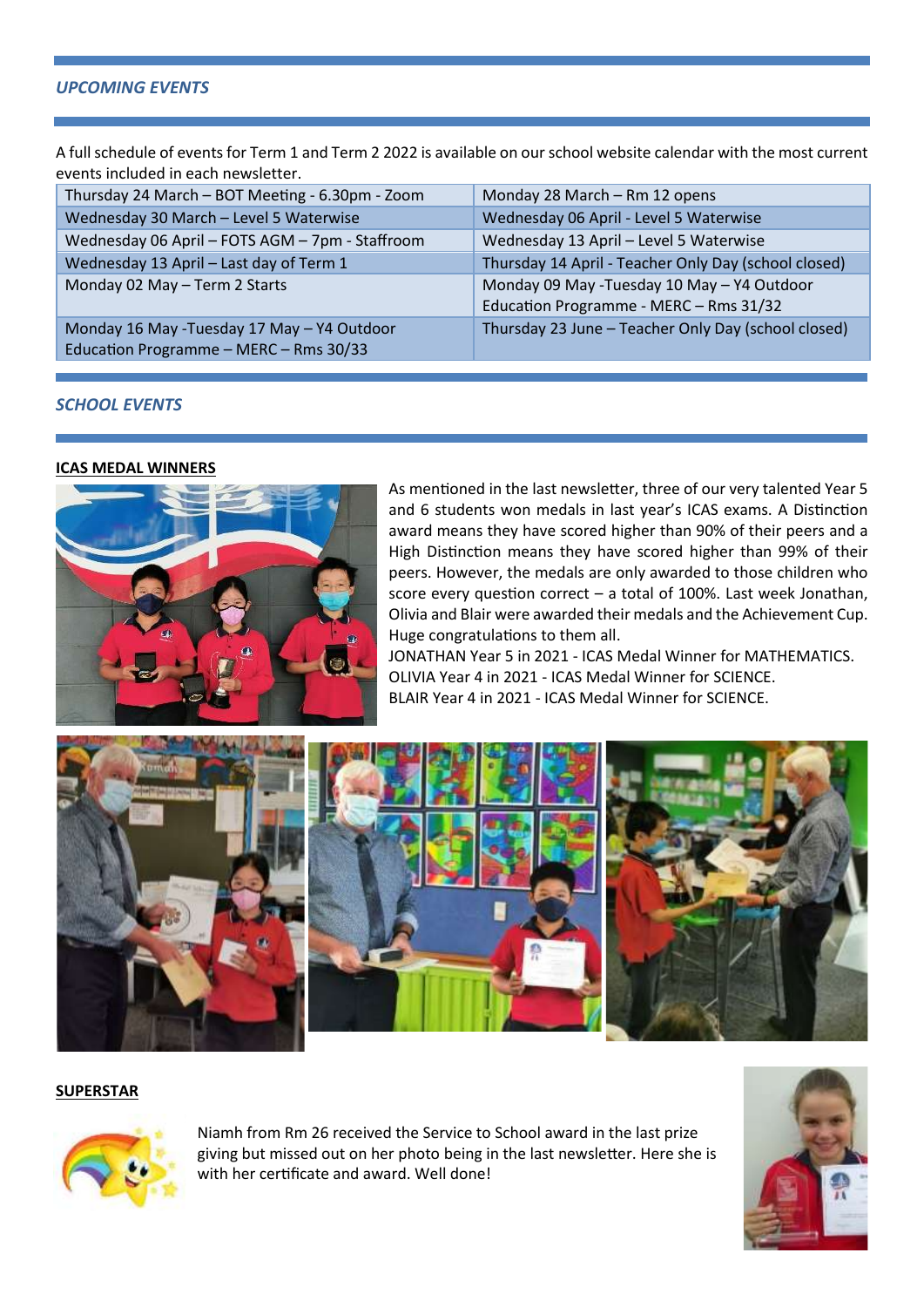# **JUNIOR OUTDOOR EDUCATION DAY**

Last Friday, the Year 1 and 2 classes had their Outdoor Education Day at school. They had a rotation of 8 different activities including an Inflatable obstacle course, Gardening, Orienteering, NZ games, Nature Art, Obstacle course, Bush hut and a Water slide! They all had a wonderful day and would like to say a huge thank you to all the parents that helped on the day! We wouldn't be able to run the day without you!























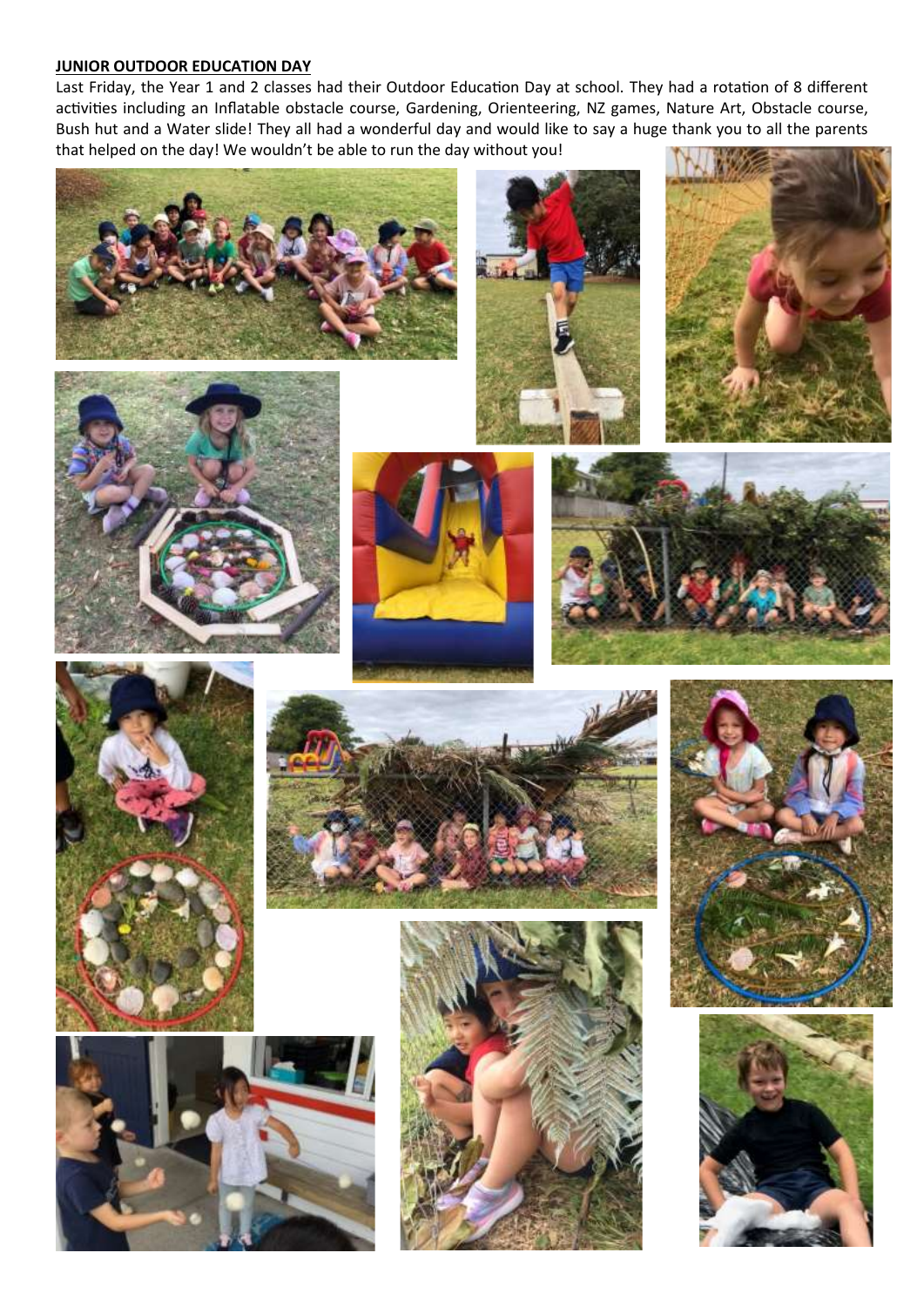





























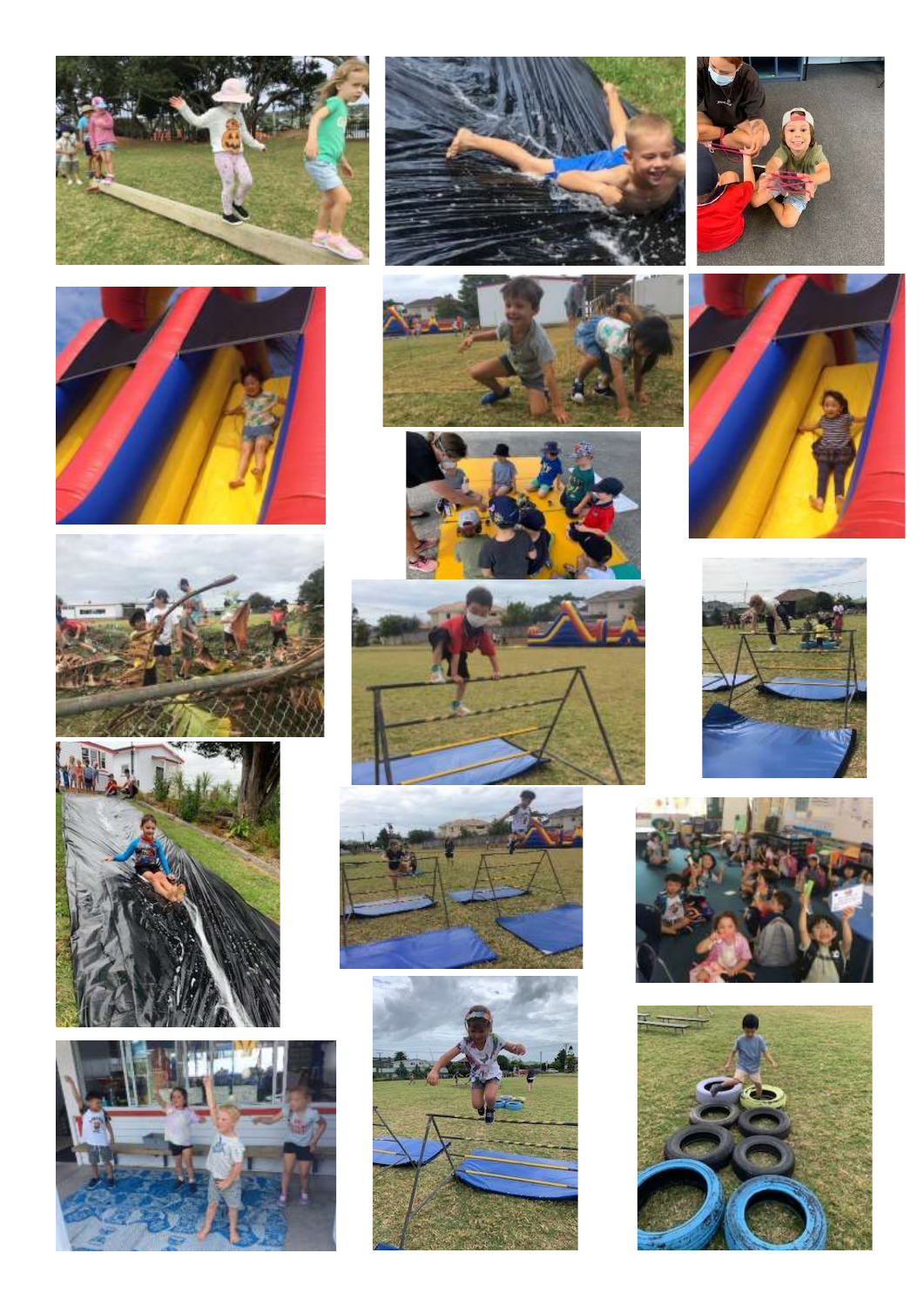# **EARLY ARRIVALS**

I would like to remind families / whanau that children are expected at school after 8.30am. Several children are arriving at school as early as 7.45am. There is no supervision available before 8.30am.

The school has the following arrangements for student supervision before school:

- Students may be on site before 8.30am for sports coaching or practice as long as a parent is present in the coaching or manager role.
- Teachers are in the classrooms at 8.30 am with students having access to bag storage and toilets.
- Two teachers/adults are on duty at the crossings from 8.30 am to 8.50am.
- Teacher on duty at car drop off / pick up zone (this is usually DP or Principal) from 8.40am.
- Junior teachers are not on duty in the morning so they can be in their room to ensure there is a transition from parents before school.

SKiDs operate a Before School programme for children who need to be dropped off early. <https://www.skids.co.nz/>

# **SCHOOL LUNCHROOM**

The school lunchroom will be **closed** for one day on **Friday 01 April**.

# **SCHOOL DONATION**

A friendly reminder to please pay your donation. Donations paid now can be claimed after 1 April for a 33% tax rebate. When paying through myKindo, here's how to find your school donation receipts for this years' tax rebate claim: You can claim back 33.33c for every dollar you spend on donations (where donations are greater than \$5).

- 1. Log in to myKindo.co.nz and go to My Orders.
- 2. Choose record type 'Donation Receipts'.
- 3. Set the date range.
- 4. Select Download Summary for IRD tax return to get a PDF document suitable for attaching to your tax return (containing all school donation amounts paid in the year).

Individual donation receipts can also be downloaded as required, or several can be selected and downloaded into a zip file. Information is available on support.mykindo.co.nz.

# Thank you to the families who have paid the donation.

# *NOTE: Kindo cannot change the details on your donation receipt, so please ensure your Account Holder name is correct BEFORE paying any donations.*

Thank you to the families who have paid their donation.

# **YEAR 3 TO 6 WINTER HOCKEY REGISTRATIONS**

Winter Hockey registrations for Year 3 to 6 children are now open. Games are played on Mondays, at North Harbour Hockey Stadium. For more information and to register please go to the school website under Hockey. LINK[: https://www.brownsbay.school.nz/index.php/sports/hockey](https://www.brownsbay.school.nz/index.php/sports/hockey) Registrations close 9am Monday 28 March.

#### **SPORTS SUPPORTERS**

A reminder to parents/whanau to read and know ou[r Fair Play Code of Conduct](https://www.brownsbay.school.nz/index.php/sports/code-conduct) for sports. We have many sports teams under our school banner and the Code is to clarify players and parent's expectations when you are representing Browns Bay School.

If you have a concern when games are being played, please notify your teams coach and manager. Meika Isgrove is our sports co-ordinator. She can be contacted at: [meikai@brownsbay.school.nz.](mailto:meikai@brownsbay.school.nz)

# **ENROLMENTS FOR 2022/2023**

Do you have a child/ren who will turn 5 in the next 12 months? If so, please enrol them as soon as possible as we need to know numbers now for our future roll growth planning. Please use the following link for more information about our enrolment process and to access the enrolment form.

All enrolments are now online: [https://www.brownsbay.school.nz/index.php/enrolments/process-forms.](https://www.brownsbay.school.nz/index.php/enrolments/process-forms)







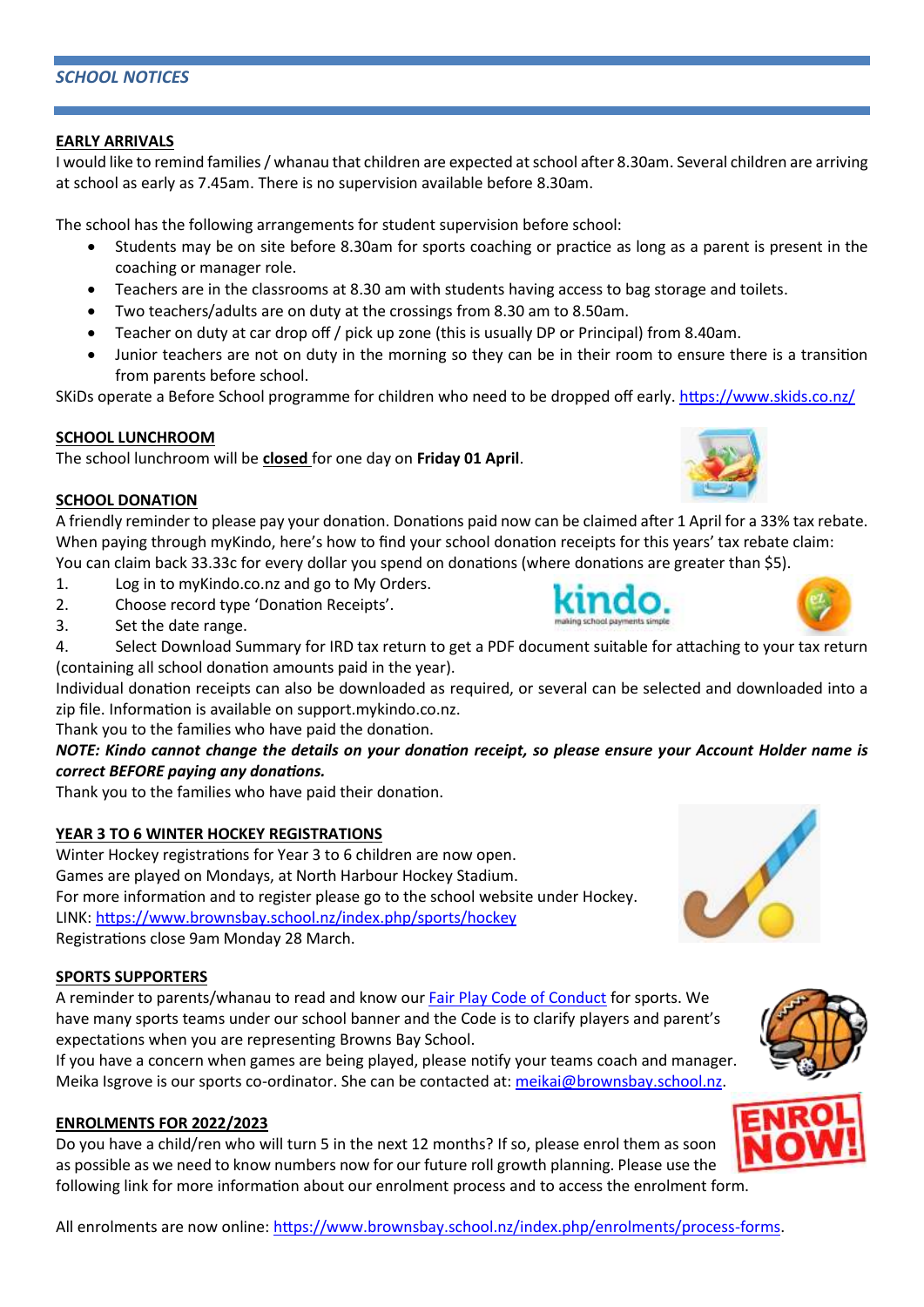# *FOTS – Friends of the School*

# **ANNUAL GENERAL MEETING & NEXT FOTS MEETING: WEDNESDAY 06 APRIL, 7PM, STAFF ROOM**

Interested in joining Friends of the School (FOTS)? The Annual General Meeting is a great time to get involved because it marks the beginning of the FOTS year. All welcome. Please email [fots@my.brownsbay.school.nz](mailto:fots@my.brownsbay.school.nz) if you want to attend the AGM in person. We have limited seating available.

Ahead of the AGM, we're calling for nominations from school parents/caregivers for the FOTS executive team roles of President, Vice President, Secretary, and Treasurer. These roles have a 1-year term.

Nominations can be made via email to fots@my.brownsbay.school.nz and must be received by Tuesday 05 April, 3:30pm. Position descriptions and the FOTS constitution can be found here[: https://www.brownsbay.school.nz/about](https://www.brownsbay.school.nz/about-us/friends-school)[us/friends-school](https://www.brownsbay.school.nz/about-us/friends-school)

If you want to know more, please contact us: fots@my.brownsbay.school.nz

# **SCHOOL UNIFORM DONATIONS**

Do you have any Browns Bay School uniform items in good, clean condition that you would be happy to donate to us for the uniform fundraising sale in Term 2. Please leave them **outside** the office over the coming weeks. The time and place of the Uniform Sale in early Term 2 is to be confirmed in the coming weeks.

# **CONTACT FOTS**

If you'd like to subscribe to our volunteer's mailing list, or if you wish to learn more please email **fots@my.brownsbayschool.nz,** or find us on Facebook **[www.facebook.com/Browns-Bay-School-Friends-of-the-School.](http://www.facebook.com/Browns-Bay-School-Friends-of-the-School)**

# **FACEBOOK**

Did you know we share a Facebook page with Browns Bay School? For news, photos, updates and event information, search [www.facebook.com/Browns-Bay-School-Friends-of-the-School](http://www.facebook.com/Browns-Bay-School-Friends-of-the-School)



# *COMMUNITY NOTICES*

# **MINISTRY OF EDUCATION HIGHEST NEEDS REVIEW**

The Ministry of Education are undertaking a review of the resourcing for our children who have the highest needs at school.

MOE: The purpose of the review is to ensure that these children and young people, and their families, whānau and aiga, receive the right learning support they need, when they need it, and for as long as they need it. The education journey of children and young people, from early learning to leaving secondary school, falls within the scope of the Review. Children and young people are our taonga, and it is essential we include their opinions and those of their families, whānau and aiga, as well as teachers, support staff, education leaders and school boards. We want as many people as possible to know about the Highest Needs Review so they can engage and share their opinions on how we can improve and change the services provided to children and young people, within scope of the Review. [https://conversation.education.govt.nz/conversations/highest-needs-review/.](https://conversation.education.govt.nz/conversations/highest-needs-review/)



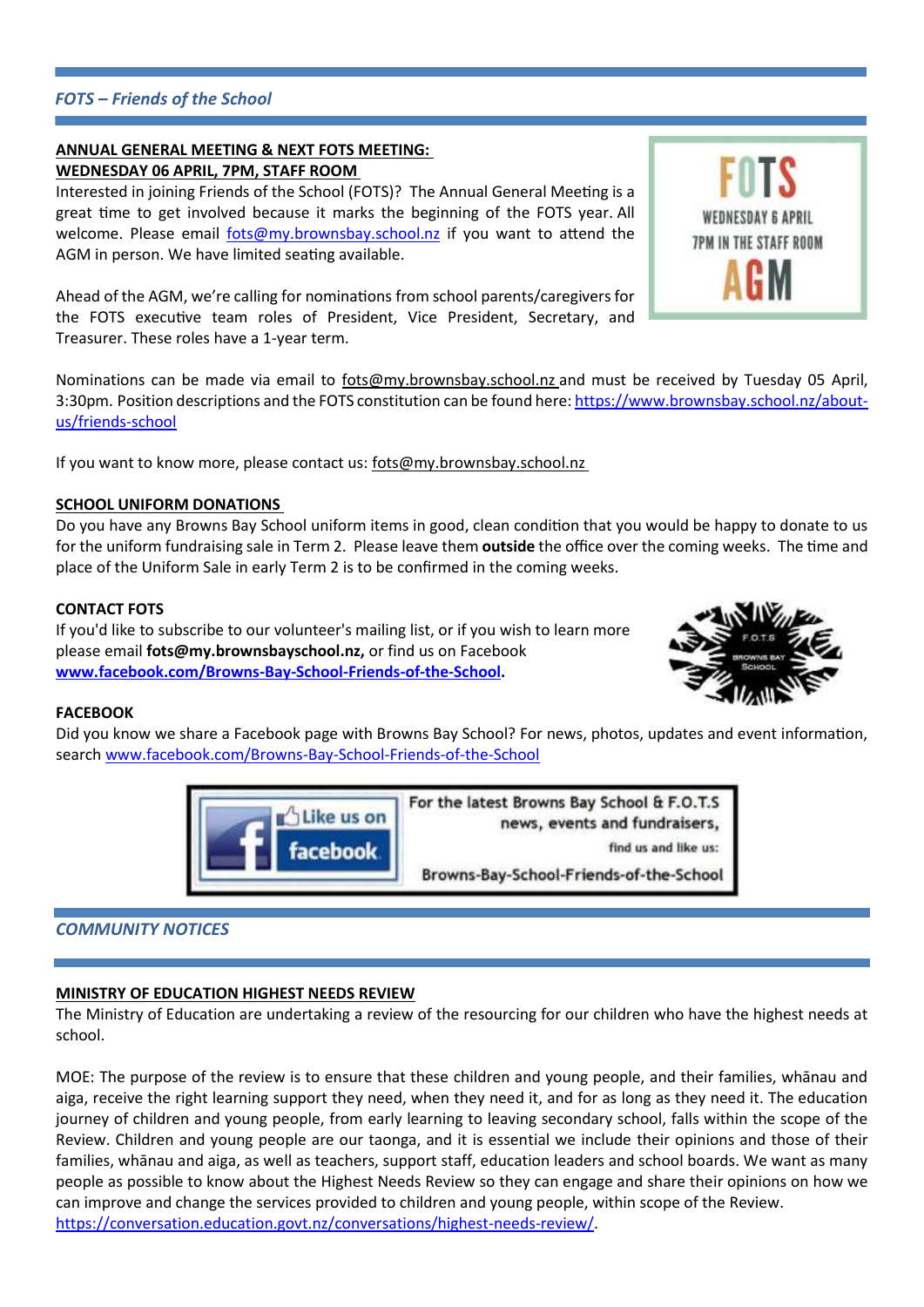



**General Information:** We hole<br>or a given galaxies approach to the fitting they low and energy<br> $m$  is approximated in the comparing analogy<br>and apply the density and apply the density and  $\alpha$  and<br> $\alpha$  and  $\alpha$  is a dista

Whe can attend: Chicco aged 5-13 yrs What the year need to bring: Show and<br>appropriate closing: inclusion announced for, and<br>both and load

**Food:** Floor breg please of packed foot one sind:<br>In: repring lea/land/observatives, longly will be<br>have approximately 12.30pm to 1.00pm each step

 $\begin{array}{l} \textbf{P}(\textbf{c}) = \textbf{P}(\textbf{c}) = \textbf{P}(\textbf{c}) = \textbf{P}(\textbf{c}) = \textbf{P}(\textbf{c}) = \textbf{P}(\textbf{c}) = \textbf{P}(\textbf{c}) = \textbf{P}(\textbf{c}) = \textbf{P}(\textbf{c}) = \textbf{P}(\textbf{c}) = \textbf{P}(\textbf{c}) = \textbf{P}(\textbf{c}) = \textbf{P}(\textbf{c}) = \textbf{P}(\textbf{c}) = \textbf{P}(\textbf{c}) = \textbf{P}(\textbf{c}) = \textbf{P$ 

**Payment details:** Payment is expend before the haldest programme begins. As invoice will be used<br>when a completed backing is received. All payment<br>details will be included on the love on

Wark and become OSCAR Subsidy: Panets /<br>careguers that met care in cataria will be able to<br>access a WINZ security to help cover the past of our programme for more reformation and www.workeyerence.gov.ww

 $\begin{tabular}{l|p{0.5em}p{0.5em}p{0.5em}p{0.5em}p{0.5em}p{0.5em}p{0.5em}p{0.5em}p{0.5em}p{0.5em}p{0.5em}p{0.5em}p{0.5em}p{0.5em}p{0.5em}p{0.5em}p{0.5em}p{0.5em}p{0.5em}p{0.5em}p{0.5em}p{0.5em}p{0.5em}p{0.5em}p{0.5em}p{0.5em}p{0.5em}p{0.5em}p{0.5em}p{0.5em}p{$ 

Website: kellysports.co.nz/ecb-takapuna-devanport Contact: Felicia Martis Fmoil felicia@kellysports.co.nz PRC **JGR Ay** 022 5335 420 / 09 390 5000 Phone: Facebook: @KellySportsEastCoastBays **MURRAYS BAY INTERMEDIATE SCHO** Address: 37 Sunrise Avenue, Murrays Bay **PUBLIC HOLIDAY BOUNCY CASTLE EASTER MONDAY** EASTER EXTRAVAGANZA **GOALDAY** Compete is our Easter<br>shotlerges and rabbe relayed<br>Thus part in a scovinger hart, play Copraise The Fing and<br>create sand ort. Not up, rail up and pin us for<br>a day of the canceal Have<br>for on the boxings calle then<br>take point is largered<br>going and alows<br>(going) and alows<br> $\frac{1}{2}$ <br>(and  $\frac{1}{2}$  love) Who doesn't love scoring for<br>the team? Today score as<br>the team? Today score as<br>toschdowns and teams as<br>you cost Even better, thr and Happy Easter Na programme today, see<br>you on Tuesday! score manuf your coachest

 $\mathcal{A}$ 

**TAG YOU'RE IT** 

読み

**ANZAC REMEMBRANCE** 

Today we will remember zur<br>soldiers and compete =<br>some fun challenges, games<br>and an army obstacle source

Flux take part in some wacky<br>Minute To Win It activities

FULL DAY: \$55 SCHOOL DAY: \$45 HALF DAY: \$40 EVENT DAY: Edith \$10<br>Bon-310pm 9am-3pm Ham-530pm Fun-530pm

**PUBLIC** 

**HOLIDAY** 

**ANZAC DAY** 

Public Holiday

No programme today, see<br>you on fueeday!



If the gome needs a boll we will be playing it - Basketball<br>Faarball, Volleyball, Terras, Dodgeboll Four Square<br>Gaan Ball Kickball and mount



 $\hat{N}$ 

**KARATE & BOOT CAMP** 

Join as for an awesome day<br>with GKR Karale, Taday is all

**SPORTS MASH UP** Two sports are better than<br>one so combine your<br>favour/es to create a whole The game Move up the<br>minute "basket-bottal" or<br>"reportents" and play with<br>"

BRING/REFER A FRIEND AND GET



# **BOOK ONLINE NOW AT EXELLYSPORTS.CO.NZ**